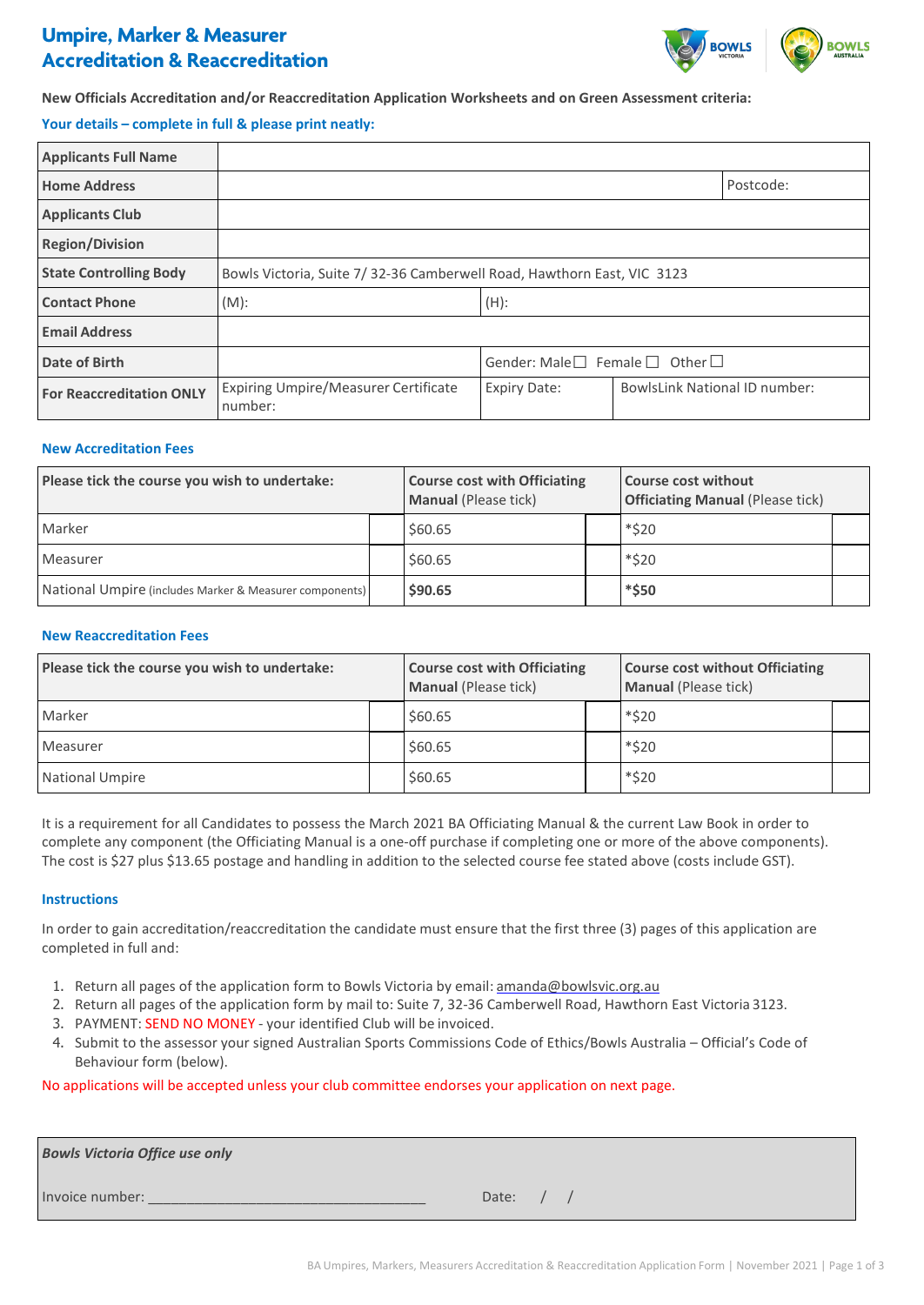# **Umpire, Marker & Measurer Accreditation & Reaccreditation**



## **Endorsement of Applications by Club**

The Club has no reservations about the suitability of the applicant for officiating at the level for which application is made. The Club will arrange opportunities for the applicant to practice and prepare for accreditation. The Club will offer the applicant an equitable share of available future Club officiating work to assist with reaccreditation every four years. The Club's recommendation of this application is recorded in the Club's committees meeting minute book of the meeting when application approved.

*Club Secretary:* 

Name: Signature: Date:

These forms should be completed by the applicant and endorsed by the club secretary and the completedforms, forwarded to the Bowls Victoria Umpires Committee who is responsible for managing the process. The code of ethics form is to be retained by the applicant when the application is lodged.

Please ensure that you bring with you a pen/pencil, hat/cap, bowls shoes together with your BA Officiating Manual (mandatory requirement), in preparation for both the on green and theoretical components.

### **Bowls Australia Officials Code of Behaviour**

| 1.             | Respect the rights, dignity and<br>worth of every humanbeing.                                                                                              | Within the context of the activity, treat everyone equally regardless of sex, disability, ethnic<br>origin or religion.                                                                      |  |  |  |
|----------------|------------------------------------------------------------------------------------------------------------------------------------------------------------|----------------------------------------------------------------------------------------------------------------------------------------------------------------------------------------------|--|--|--|
| 2.             | Ensure the athlete's time spent with you<br>is a positive experience.                                                                                      | All athletes are deserving of equal attention and opportunities.                                                                                                                             |  |  |  |
| 3.             | Treat athlete as an individual.                                                                                                                            | Respect the talent, developmental stage and goals of each individualathlete.                                                                                                                 |  |  |  |
| 4.             | Be fair, considerate, and honest with<br>athletes.                                                                                                         |                                                                                                                                                                                              |  |  |  |
|                |                                                                                                                                                            | Language, manner, punctuality, preparation and presentationshould display<br>high standards.                                                                                                 |  |  |  |
| 5.             | Be professional and accept responsibility<br>for your actions.                                                                                             | Display control, respect, dignity and professionalism to all involved with the<br>sport - this includes opponents, coaches, officials, administrators, the media,<br>parents and spectators. |  |  |  |
|                |                                                                                                                                                            | Maintain appropriate records.                                                                                                                                                                |  |  |  |
| 6.             | Make a commitment to providing a<br>quality service toyour athletes.                                                                                       | Maintain or improve your current NOAS accreditation.<br>Seek continual improvement through performance appraisal andon-going official<br>education.                                          |  |  |  |
| 7 <sub>1</sub> | Maintain or improve your current<br>NOAS accreditation.<br>Seek continual improvement<br>through performance appraisal and<br>on-going official education. |                                                                                                                                                                                              |  |  |  |
| 8.             | Any physical contact with athletes<br>should:                                                                                                              | Be appropriate for the situation.                                                                                                                                                            |  |  |  |
| 9.             | Refrain from any personal abuse.                                                                                                                           | Includes verbal, physical and emotional abuse. Be alert to any forms ofabuse directed<br>towards others from any source.                                                                     |  |  |  |
| 10.            | Refrain from any form of harassment<br>towards athletes.                                                                                                   | This includes sexual and racial harassment, racial vilification andharassment on the grounds<br>of disability.                                                                               |  |  |  |
| 11.            | Provide a safe environment for<br>competition.                                                                                                             |                                                                                                                                                                                              |  |  |  |
| 12.            | Be a positive role model for your sport<br>and athletes.                                                                                                   | Both on and off the green.                                                                                                                                                                   |  |  |  |

# Please refer to the [Harassment-Free Sport Guidelines](https://www.sportaus.gov.au/participation/inclusive_sport) available from the Australian Sports Commission for more information on harassment issues.